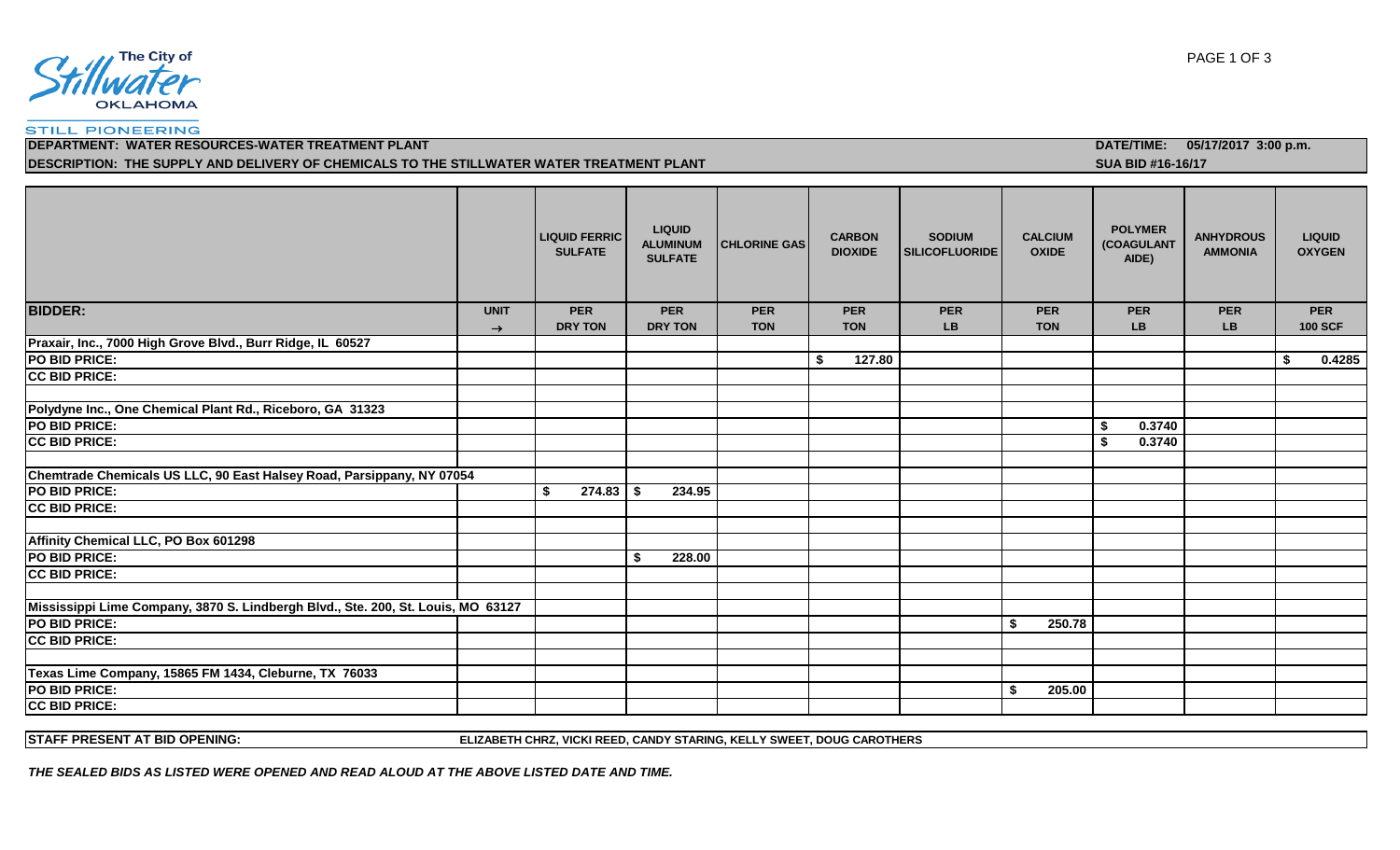

#### **STILL PIONEERING**

**DESCRIPTION: THE SUPPLY AND DELIVERY OF CHEMICALS TO THE STILLWATER WATER TREATMENT PLANT** *SUA BID #16-16/17* 

|                                                                             |               | <b>LIQUID FERRIC</b><br><b>SULFATE</b> | <b>LIQUID</b><br><b>ALUMINUM</b><br><b>SULFATE</b> | <b>CHLORINE GAS</b> | <b>CARBON</b><br><b>DIOXIDE</b> | <b>SODIUM</b><br><b>SILICOFLUORIDE</b> | <b>CALCIUM</b><br><b>OXIDE</b> | <b>POLYMER</b><br>(COAGULANT<br>AIDE) | <b>ANHYDROUS</b><br><b>AMMONIA</b> | <b>LIQUID</b><br><b>OXYGEN</b> |
|-----------------------------------------------------------------------------|---------------|----------------------------------------|----------------------------------------------------|---------------------|---------------------------------|----------------------------------------|--------------------------------|---------------------------------------|------------------------------------|--------------------------------|
| <b>BIDDER:</b>                                                              | <b>UNIT</b>   | <b>PER</b>                             | <b>PER</b>                                         | <b>PER</b>          | <b>PER</b>                      | <b>PER</b>                             | <b>PER</b>                     | <b>PER</b>                            | <b>PER</b>                         | <b>PER</b>                     |
|                                                                             | $\rightarrow$ | <b>DRY TON</b>                         | <b>DRY TON</b>                                     | <b>TON</b>          | <b>TON</b>                      | <b>LB</b>                              | <b>TON</b>                     | <b>LB</b>                             | LB                                 | <b>100 SCF</b>                 |
| Arkansas Lime Company, 600 Limedale Road, Batesville, AR 72501              |               |                                        |                                                    |                     |                                 |                                        |                                |                                       |                                    |                                |
| PO BID PRICE:                                                               |               |                                        |                                                    |                     |                                 |                                        | 228.00<br>\$                   |                                       |                                    |                                |
| <b>CC BID PRICE:</b>                                                        |               |                                        |                                                    |                     |                                 |                                        |                                |                                       |                                    |                                |
|                                                                             |               |                                        |                                                    |                     |                                 |                                        |                                |                                       |                                    |                                |
| U.S. Lime Company--St Clair, 5429 LBJ Freeway, Suite 230, Dallas, TX 75240  |               |                                        |                                                    |                     |                                 |                                        |                                |                                       |                                    |                                |
| PO BID PRICE:                                                               |               |                                        |                                                    |                     |                                 |                                        | 183.00<br>-S                   |                                       |                                    |                                |
| <b>CC BID PRICE:</b>                                                        |               |                                        |                                                    |                     |                                 |                                        |                                |                                       |                                    |                                |
|                                                                             |               |                                        |                                                    |                     |                                 |                                        |                                |                                       |                                    |                                |
| Hawkins, Inc., 2381 Rosegate, Roseville, MN 55113                           |               |                                        |                                                    |                     |                                 |                                        |                                |                                       |                                    |                                |
| PO BID PRICE:                                                               |               |                                        |                                                    | 640.00<br>\$        |                                 |                                        |                                | 0.5600<br>\$                          |                                    |                                |
| <b>CC BID PRICE:</b>                                                        |               |                                        |                                                    | 640.00<br>\$        |                                 |                                        |                                | \$<br>0.5600                          |                                    |                                |
|                                                                             |               |                                        |                                                    |                     |                                 |                                        |                                |                                       |                                    |                                |
| Geo Specialty Chemicals, Inc., 9213 Arch Street Pike, Little Rock, AR 72206 |               |                                        |                                                    |                     |                                 |                                        |                                |                                       |                                    |                                |
| PO BID PRICE:                                                               |               |                                        | 422.00                                             |                     |                                 |                                        |                                |                                       |                                    |                                |
| <b>CC BID PRICE:</b>                                                        |               |                                        | 422.00<br>\$                                       |                     |                                 |                                        |                                |                                       |                                    |                                |
|                                                                             |               |                                        |                                                    |                     |                                 |                                        |                                |                                       |                                    |                                |
| DPC Industries, PO Box 59, Cleburne, TX 76033                               |               |                                        |                                                    |                     |                                 |                                        |                                |                                       |                                    |                                |
| PO BID PRICE:                                                               |               |                                        |                                                    | \$<br>950.00        |                                 |                                        |                                |                                       |                                    |                                |
| <b>CC BID PRICE:</b>                                                        |               |                                        |                                                    | 950.00<br>- \$      |                                 |                                        |                                |                                       |                                    |                                |
|                                                                             |               |                                        |                                                    |                     |                                 |                                        |                                |                                       |                                    |                                |
| ALTIVIA Chemicals LLC, 4800 Louisiana St., Houston, TX 77002                |               |                                        |                                                    |                     |                                 |                                        |                                |                                       |                                    |                                |
| PO BID PRICE:                                                               |               | 378.00<br>\$                           |                                                    |                     |                                 |                                        |                                |                                       |                                    |                                |
| <b>CC BID PRICE:</b>                                                        |               |                                        |                                                    |                     |                                 |                                        |                                |                                       |                                    |                                |
|                                                                             |               |                                        |                                                    |                     |                                 |                                        |                                |                                       |                                    |                                |

**STAFF PRESENT AT BID OPENING: ELIZABETH CHRZ, VICKI REED, CANDY STARING, KELLY SWEET, DOUG CAROTHERS**

*THE SEALED BIDS AS LISTED WERE OPENED AND READ ALOUD AT THE ABOVE LISTED DATE AND TIME.*

**DEPARTMENT: WATER RESOURCES-WATER TREATMENT PLANT DATE/TIME: 05/17/2017 3:00 p.m.**